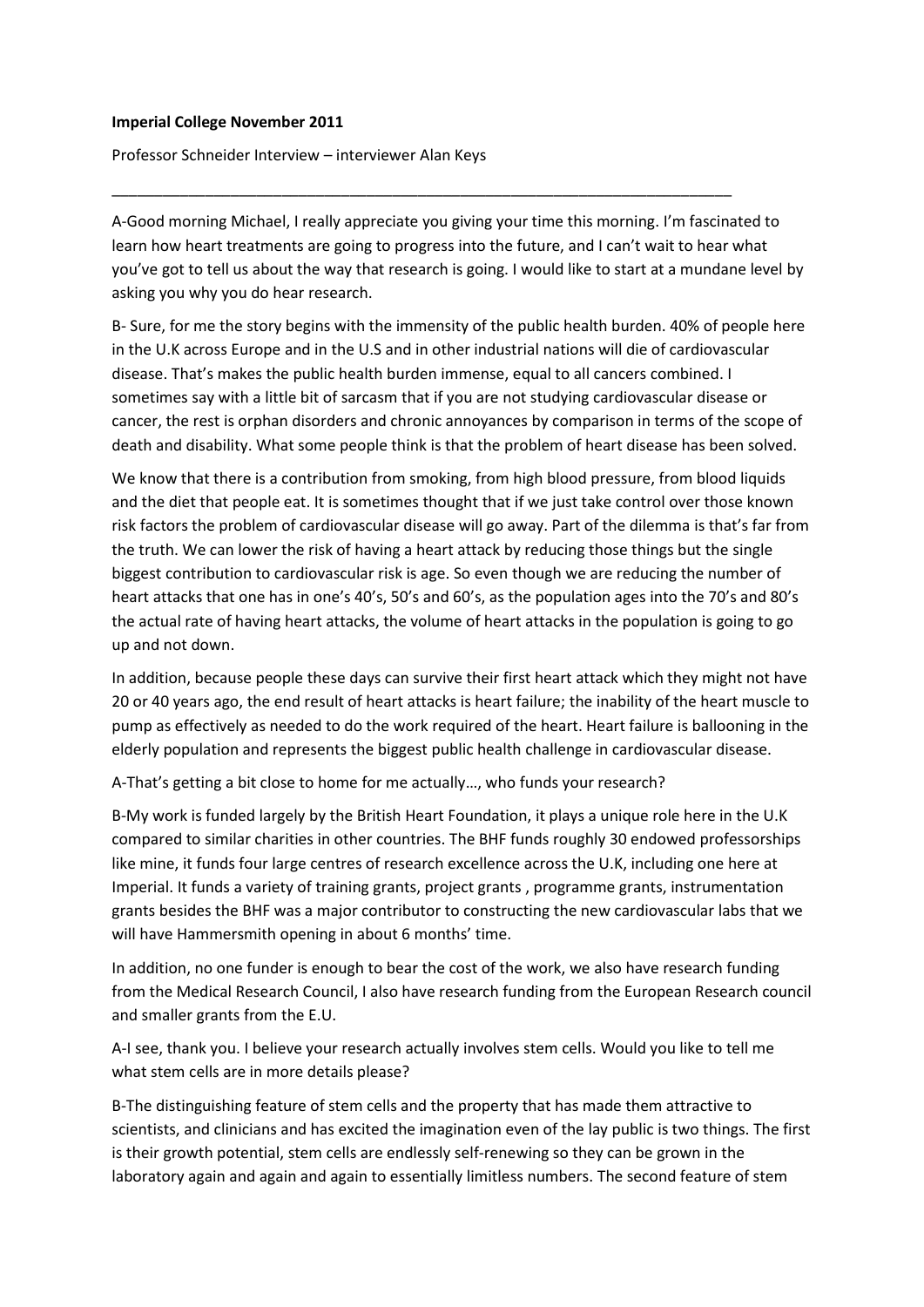cells is their ability to turn into many of the clinically relevant cell types in the body, including heart muscle, eyelet cells; that make insulin in the case of diabetes, neurons and glials for disorders like Parkinson's disease and spinal cord regeneration.

So, it's this ability to take a nondescript cell that hasn't turned into anything yet and direct it down one or more different paths to create human cells that have the properties that are needed to rebuild tissues, to heal tissues or even build three dimensional organs that excites the imagination of clinical investigators and the patients who will ultimately benefit from that kind of work.

## A-And they occur naturally in the body?

B-They occur naturally in the body, those are frequently referred to as adult stem cells and a big part of the work in my own lab is about these unexpected adult stem cells that we discovered that are dormant in adult hearts. I say that they were unexpected because adult heart muscle in mammals has very little ability to rebuild itself after injury such as heart attacks by laying down new daughter cardiac muscle cells to replace the ones that have died. Recent studies have shown that there is some regenerative capacity but it's clearly not enough to meet the clinical burden of heart muscle cell death that occurs in disease.

So these dormant stem cells that we and others have discovered in adult hearts including human hearts are exciting for two reasons. One might be that we can take those cells out, we can grow them in the laboratory, we can expand their numbers into tens, hundreds, thousands of millions and then those self could be re-injected into the patient himself or herself either in a catheter or at surgery. When injected into injured hearts, these cells can turn into cardiac muscles better than many other kinds stem cells can. In addition, such cells would overcome the potential transplantation barrier, coming from a patient himself or herself they wouldn't be subject to immunological rejection, like a heart transplant or lung transplant would.

But there is another reason that the cells in adult heart muscle are particularly exciting, and that is the theoretical possibility that one might devise small molecules, drugs or hormone like protein that could target those cells as a magic bullet and activate those cells and promote self-repair using the stem cells that are in the heart already without the need for cell expansion in the lab or in a factory followed by cell grafting.

A-So if I understand you correctly, you are saying that you can manipulate the cells in the lab at the moment and that is what you are working on but the end result is actually to be able to manipulate the cells in the body, so that the body repairs itself. Is that right?

B-The holy grail would be the sugar cube or other construction that contain the signal, heal thy self.

A- How do you actually do this at the moment in the lab?

B-Here in my lab we take an approach that is driven in part by developmental biology, by answering the question what are the hormone like proteins or other instructive signals that cells see early in the embryo that guide heart muscle formation. Either by causing the cells to become more heart like or by causing those cells to proliferate in early life while the heart is being formed. There are a number of candidates that come to one's attention from those kinds of studies in model organisms ranging from flies, fish, chick embryos, mice, frogs and others and we learn from each of those in turn.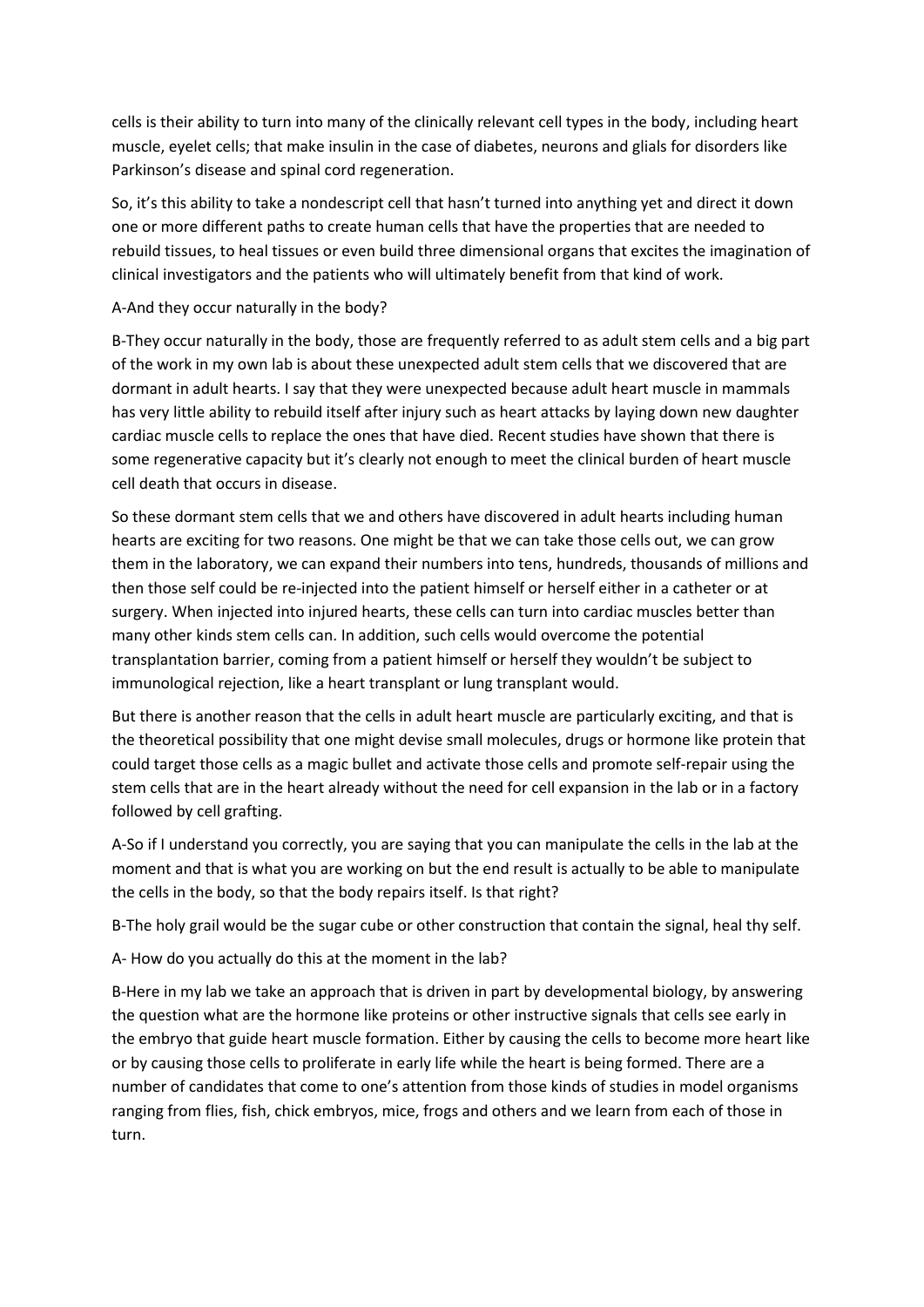A second way that we do here in my lab is through so called Omic technologies, not testing one protein at a time or one gene at a time, but asking the question what are all of the proteins that are expressed in these cells. Measuring gene expression for 20,000 different genes on a so called gene chip the size of my thumb nail, and from those kind of analysis, and by comparing those patterns of gene expression with the patterns of gene expression in other stem cells, in adult hearts, in embryonic hearts and across a variety of 60 or 70 other tissues, we begin to pin point these cells molecular signatures and identify antenna like proteins called receptors that are on the outside of these cells that might sense particular growth signals and be used to activate these cells in the lab or in the patient himself or herself. And, indeed through that kind of approach we were able to predict a small number of candidates and test them using robotics and high through-put cell culture in the lab that allow us to test not 10 or 20 different conditions side by side but many hundreds of conditions side by side and in that way we were able to pin point 2 proteins out of many, dozens, that actually act on these cells and are able to drive their proliferation.

A-And from what you said at this stage you use Animals for research in the lab. How do you do that?

B-The reason that we use Animals in research depends on the question to be answered. At a late stage of a project, animal research is absolutely indispensible to prove that a potential product, whether it's a cell or a drug or a hormone like protein will be safe when given to patients in the context of dangerous diseases.

In some other instances and cell grafting to the heart is a good example; you need to know what is the right cell type, and is that cell type safe, you also have to figure out technical difficult matters like how to deliver it best to the heart. Is it best to give it down the coronary arteries, at surgery, in a sheet or with a scaffold of other factors to help those cells survive and function? Those are not the kinds of experiments that could be answered just from a soup of cells in a dish or even through mathematical models and computational biology. As much as we use both of those kinds of tools, there are certain pieces of the problem that have to be solved in large mammals that are close to the human in their anatomy and their physiology for the products that we take to patients to be as assured of safety as is humanely possible.

Now at earlier stages of the work, particularly for discovery biology we use animals for very different reasons from that. One of them is, that some animals; flies, zebra fish, and in my lab mice are capable of being manipulated genetically with immense precision and detail. In my lab, those experiments involving mice are of several different kinds. One uses a series of genetics tricks to make the cardiac stem cells turn florescent colours that tell us exactly how those cells arose in the heart during early life when the heart is just being formed. Do those heart muscle stem cells come from the blood vessels that grown into the heart muscle? Do those cells come from an immature precursor of the heart that remain undifferentiated even weeks and months later in the adult? Do they come from the lining of the heart, either from the outside or the inside? Both of which have stem cells of different kinds. We use genetically tagged Mice in ways that allows us to study the origins of our cells.

In other projects in my lab related to the genes that contribute to heart muscle cell death during a heart attack or other injury, we use Mice because in Mice we can delete a gene for a specific protein with almost surgical precision; just in heart muscle, just in the adult, allowing the rest of the animal to develop altogether normally, allowing the heart muscle to develop altogether normally until adulthood. To lead a gene at a predetermined time come back a week later, give the animal a heart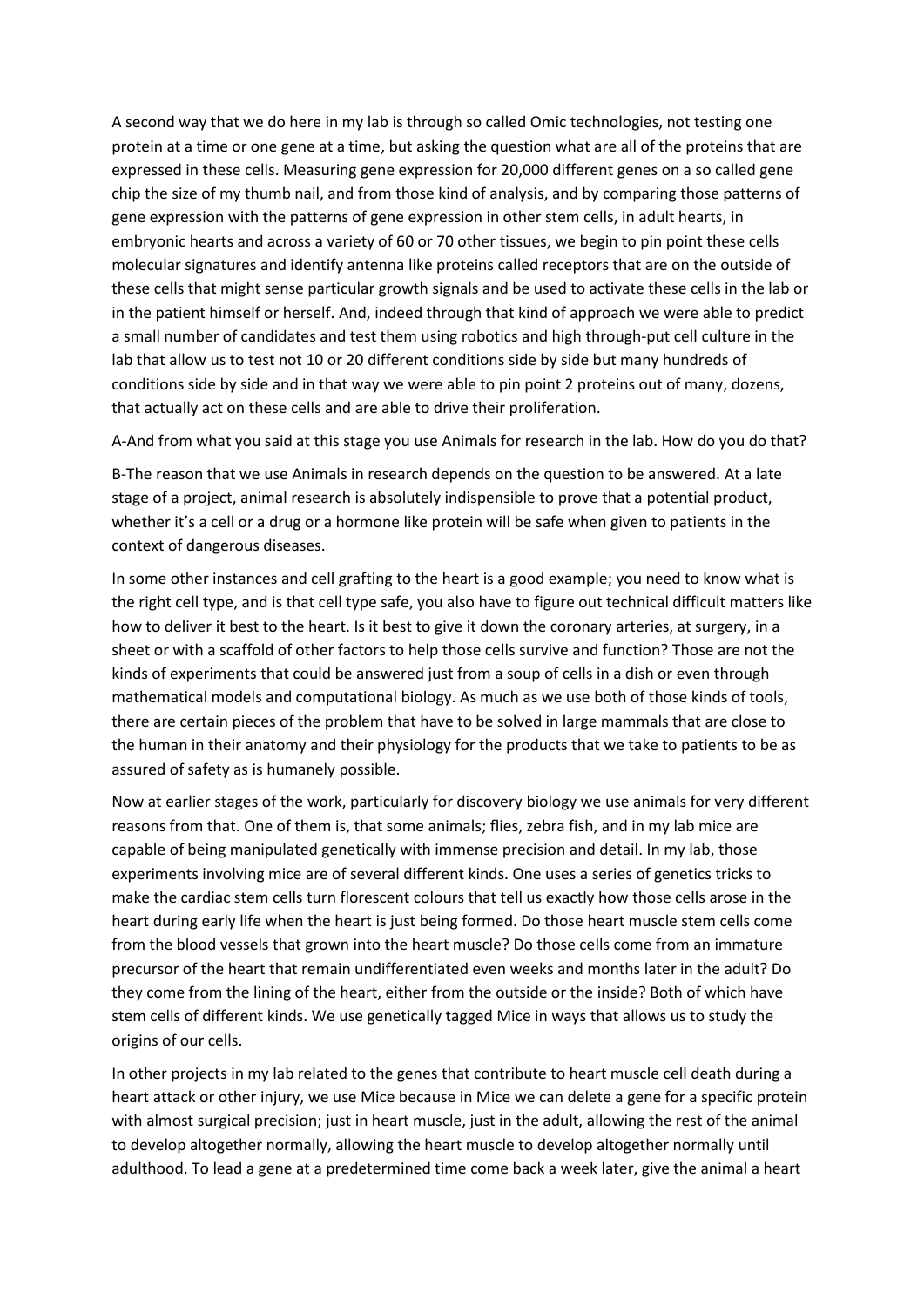attack and see if removing that gene confers the predicted protection from injury that our other studies in cell culture would lead us to predict. That's one of the most conclusive tests now available and that would fuel interest in that target as for potential work along the lines of drug discovery to find a clinically applicable remedy that would suppress that gene or protein.

A-That's fascinating. Are there any examples of better treatment starting to emerge from this manipulation of stem cells?

B-I would say that one that is directly relevant to your question involves a molecule called Thymosin Beta 4. It's studied here in the U.K by Paul Riley (who is moving from UCL to Oxford) and in the States by Deepak Srivastava in the Gladstone Institute in San Francisco. This was a molecule that was known for many years to be a potential agent of use in the context of wound healing. What Deepak went on to do was to show that Thymosin Beta 4 is expressed at high levels in the embryonic heart of Mice while the heart is being formed. On the basis of that tested whether Thymosin Beta 4 might contribute to better wound healing after heart attacks, and it did. What Paul has shown this past year is that one of the ways in which Thymosin Beta 4 works is by activating the dormant stem cells in the outer lining of the heart, the epicardial stem cells, and directs them to turn into heart muscle after heart attack if Thymosin Beta 4 is given to Mice. So on the basis of the earlier studies by Deepak clinical trials are under way and on the basis of the more recent work by Paul I think the interest in Thymison Beta 4 will increase further.

A-Is it possible for stem cells to be produced or manufactured artificially?

B- Well if you mean, is it's possible to start with something that … The best example of what someone might think of a stem cell made artificially is what investigators in the jargon of the trade refer to as induced pluripotent stem cells or IPS cells. These start with normal cells from an adult, it could be skin fibre blasts from a skin biopsy, it could be cells taken from a blood sample, it could be cells taken from other sources. Using cocktail of stemness transcription factors which investigators learned about through many years of research on embryonic stem cells, putting the genes that are essential for embryonic stem cells to behave the way they do into a skin fibre blast, or into a blood cell, turns them into something that for most intents are purposes is embryonic stem cell like.

There are some subtle differences, there are open questions as to which kind of stem cell will be the better stem cell in different diseases or clinical situations. It remains true non-the-less, despite that limitation that embryonic stem cells and IPS cells, starting with the skin biopsy can be converted into beating heart muscle in the laboratory.

Starting with a patient's skin biopsy or blood sample becomes a way to make patient specific cardiac muscle from stem cells which in turn can be used either as a cell product that would overcome the transplantation barrier for grafting, or alternatively, has already been shown by many labs around the world to be useful models to study the exact mechanisms where a given mutation leads to a cardiac muscle disease. So from studies of human genetics we might know which gene is the cause but we don't know exactly the details of how that defect in protein leads to the disorder in the heart muscle. So having human heart muscle in the dish bearing a series of mutations for heart failure, for cardiac rhythm disorders is proving to be an immensely important tool in lots of centres.

A-So this is also offering the prospect of better treatment as well?

B-Yes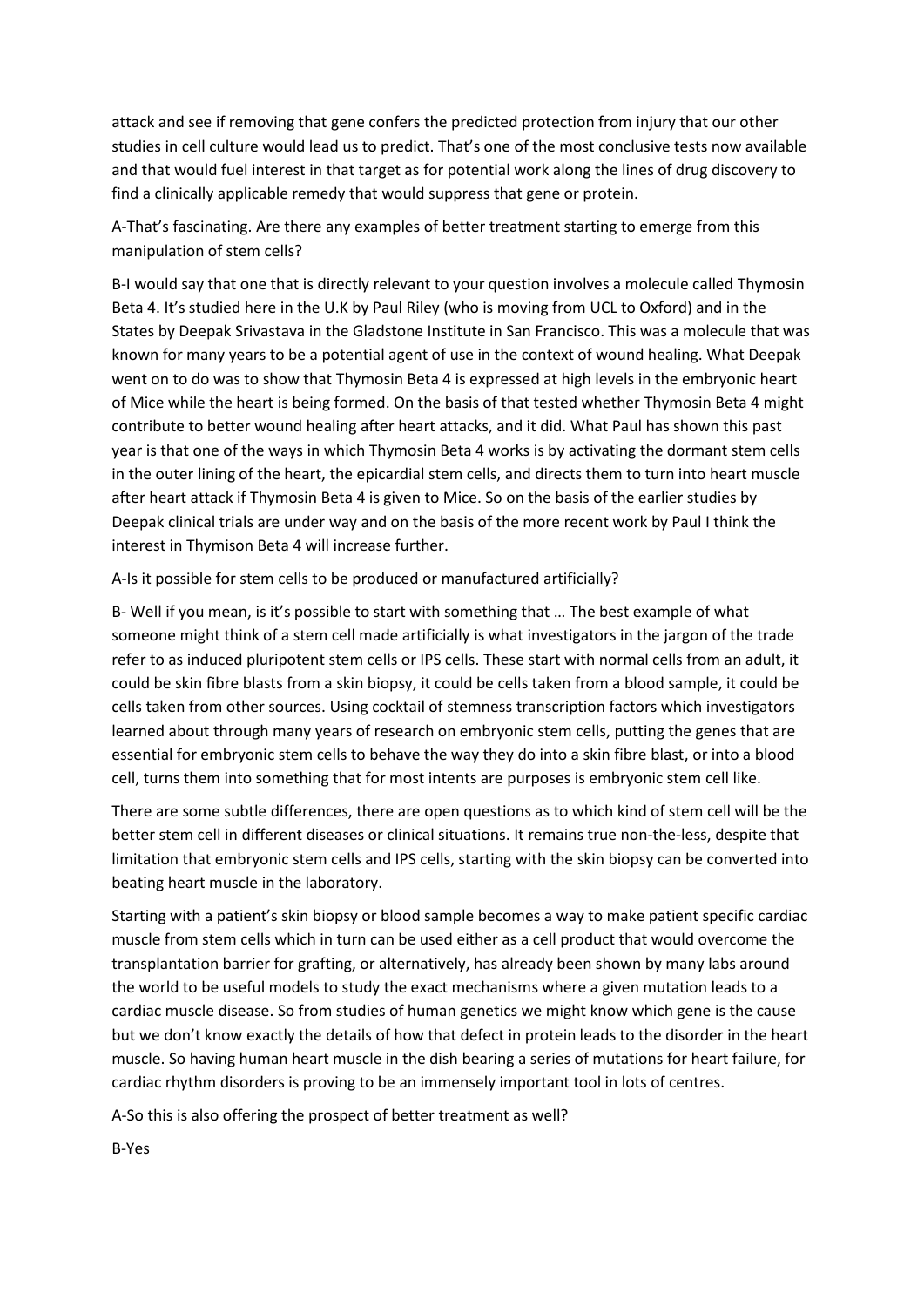A-That's good. Tell me, what has been your notable learning in your own lab recently, the latest thing you are seeing in your research.

B-I'm going to have to think a bit before answering that. My spontaneous answer would be that I wouldn't want to go out for public consumption because it hasn't been published yet. While I'm happy to present it in abstract form at academic meetings it's not something that I would want to go out. That's a really good question. Let me take a stab at it.

One of the things that we have learned over the course of the past year is that……. That's not good 'either that would be too discouraging a message …

One way to answer your question is to say that research is a little bit like rock climbing. You solve a problem and that tells you what the next problem is and you advance one problem at a time. One of the things that we are very excited about right now are studies using human IPS derived Cardiomyocytes to give us access to human heart muscle in a dish for pathway dissection and ultimately drug discovery.

Over the years my lab has found a number of enzymes called protein Kinases that are activated by cell stress in diseased human hearts, in mouse models of heart disease, in heart muscle cells grown in tissue culture and subjected to different death signals. In spite of all the evidence we have for several of those, the critical missing piece of information is that even though we know that it goes up in diseased human hearts we don't know what the function is in a human context. We can block the gene's expression or function in Rat cardiac muscle cells and see superb protection from death signals, but if we were going to take that forward to patients we would want to know that the gene has a function in a human cardiac muscle cell itself.

One of the projects that we are most excited about is taking human IPS cells derived Cardiomyocytes as a way to have human heart muscle in the dish, in the lab, subjected to different conditions that lead to the cell's death in ways that mimic heart attacks and then test whether our specific candidates indeed have an essential role in human heart muscle the way it seems to in the rodent cells. This would provide a strong impetus to focus on those genes and those enzymes for potential drugs that would inhibit their activity and confer protection to the cell. Beyond those 2 or 3 candidates that we are studying first, those kinds of experiments are amenable these days to higher and higher through-put using the kinds of robotics that we have here in the lab, ultimately knocking out more than 500 protein Kinases in the human heart muscle cells and testing their function in cell death and other aspects of heart disease.

My answer at timescales will surprise you.

A-Oh, will it? I would have thought a long timescale.

B- All of the work at my lab one way or another concern the problem of heart muscle cell number. Heart muscles die, the regenerative growth that occurs is not sufficient to replace them. If one were an Economist or working in the city of London , one could think about that from the supply side, lets make more, lets give them to the patient and part our work concerns that. The other aspect of the work is the demand side. What specific genes and proteins couple cell stress to cell death during a heart attack and how might we block or preserve jeopardised heart muscle cells. The experiment that we are doing is built around several stress activated enzymes called; MAP4 K 4, MAP3 K 7 and a few other Kinases besides that we found are activated in diseased human tissues, in mouse models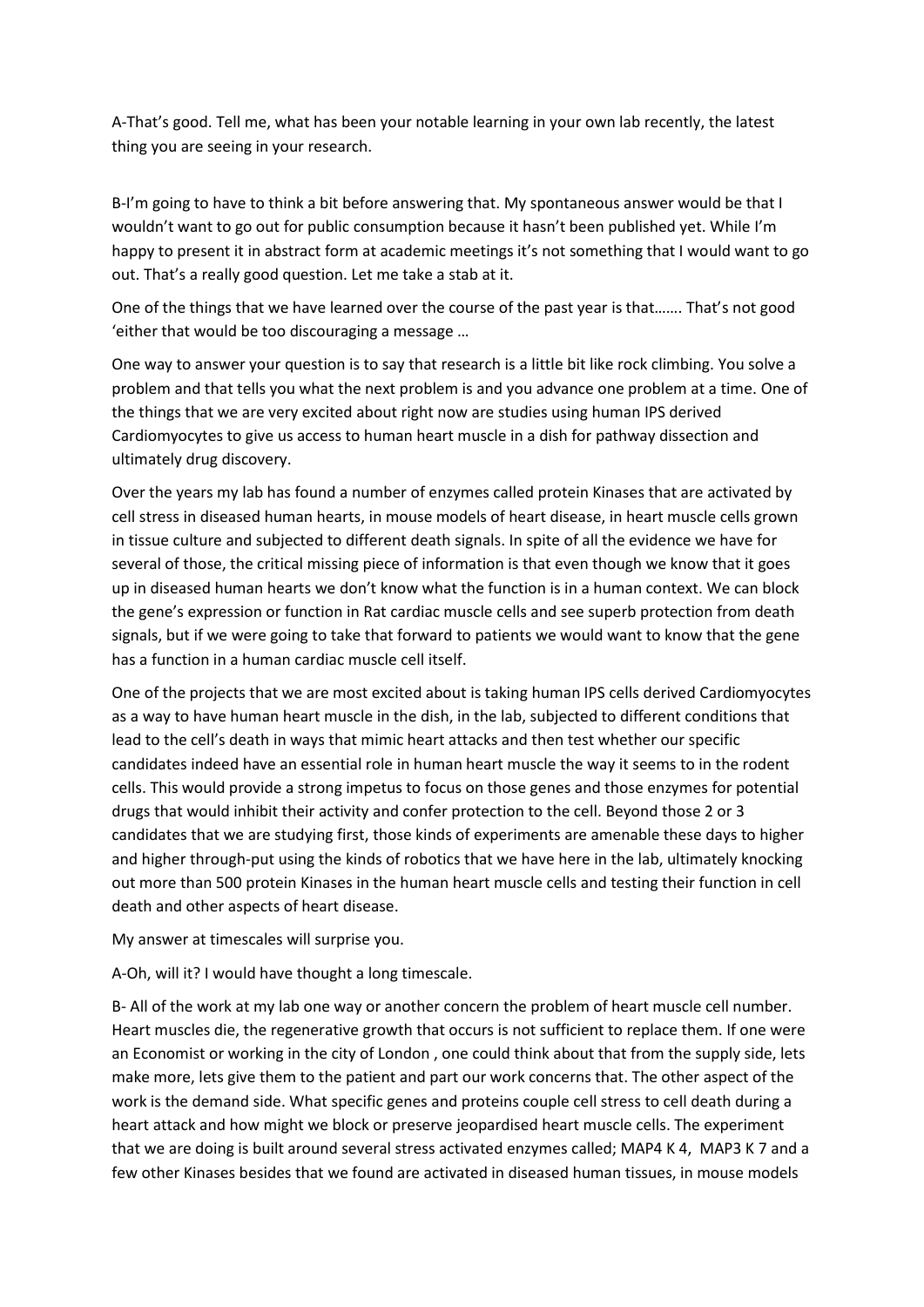of cardiac injuring, cardiac muscles cells subjected to stress. If we mimic the increase in activity in genetically engineered Mice or heart muscle cells, it sensitises those muscles cells to death or kills them outright. If we block the activity in cultured Rat cardiac muscle cells it protects them, making it sound like a useful route to preserve jeopardised hear muscle in patients having a heart attack.

At the moment the single most important thing we don't know is whether these proteins have an essential function in a human heart muscle cell. We use human stem cells to make human heart muscles and to provide access to human heart muscle to solve that problem.

A- As a patient, I hear about the business end of it in the NHS. How do you communicate the work you are doing in research to the medical doctors and then test it out in the community to see whether it actually works as you would expect it to do?

B-That is a terrific question. It's one part of the work that I think it's actually easier to do here in the UK than in most other countries. The research arm of the NHS,(National Institute for Health Research) has funded a series of biomedical centres and biomedical research units across the U.K and I'm in all of those. NHS Trust is affiliated with Imperial College including Brompton, Herefield and Hammersmith. We meet regularly with the clinical leads in those areas to assess needs and build a joined up strategy.

A-Two questions on timescales: From the research that is going on, what in the relatively short term do you see emerging as new treatment? Looking further ahead to maybe when my sons are of an age when heart treatment maybe an issue, where do you see the research taking us?

B-The answer to what cell therapy or what product is best for heart repair is really going to depend on which time horizon you are talking about. This sounds like science fiction or something that's over the horizon to many people, but the important thing to emphasise is that there are more than 1000 patients who have been treated by stem cells of different kinds for heart disease already.

Typically bone marrow cells that may not be as effective as others in terms of their ability to turn into new beating heart muscle cells. Bone marrow may benefit the heart in other ways including contributions to blood vessel formation and wound healing. For cells with proven ability to turn into heart muscle effectively, mainly the dormant stem cells from adult hearts; there are already 4 clinical trials going on world-wide 2 in the U.S, 2 in Japan chiefly for adults who had heart attacks and heart failure. One of the trails in Japan is to rebuild the heart in a serious form of congenital heart disease.

So when you ask about your son and your son's offspring in the future, I think the direction of travel will be from the current from trials which are simply injections of naked cells, to injection of cells that have more of a tissue engineering component; with gels, scaffolds, cells as sheet, cells as prosthesis, cells that ultimately have been engineered to have blood vessels along with them and get oxygen and nutrients. There are some investigators who are already seeking to build a three dimensional heart by creating a fibrous scaffold and seeding the fibrous scaffold with stem cells where upon they take up residence and ultimately start to beat after a couple of days. So, if you ask what does the future holds, I think the direct of travel will be from naked suspension of stems to stem cells that have been activated in the lab, to treatments that have increasing degrees of a three dimensional engineered component, and ultimately perhaps prosthetic hearts themselves created from engineered scaffolds and seeded with stem cells.